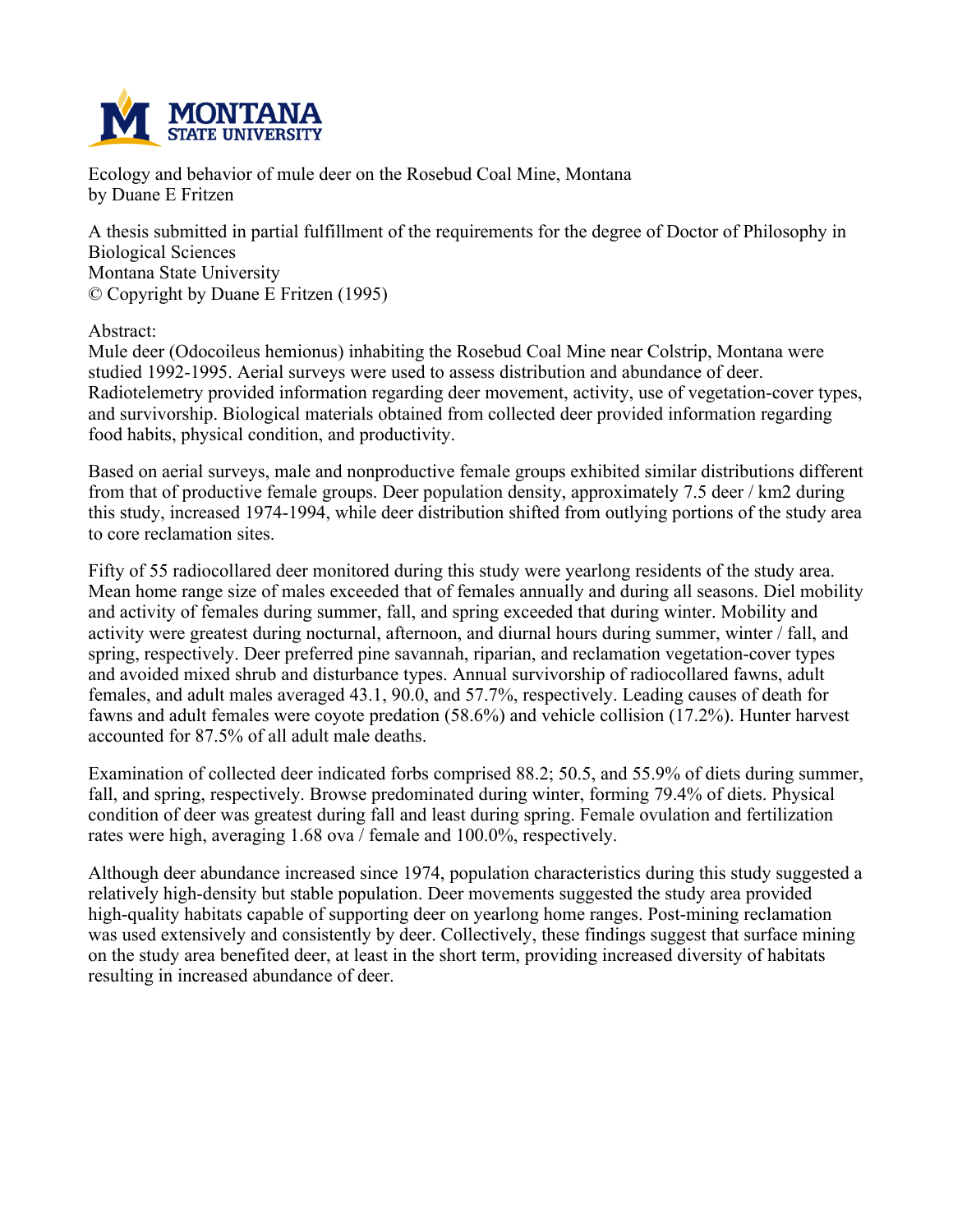# ECOLOGY AND BEHAVIOR OF MULE DEER ON THE

# ROSEBUD COAL MINE, MONTANA

by

Duane E Fritzen

A thesis submitted in partial fulfillment of the requirements for the degree

of

Doctor of Philosophy

 $in$ 

**Biological Sciences** 

**MONTANA STATE UNIVERSITY** Bozeman, Montana

December 1995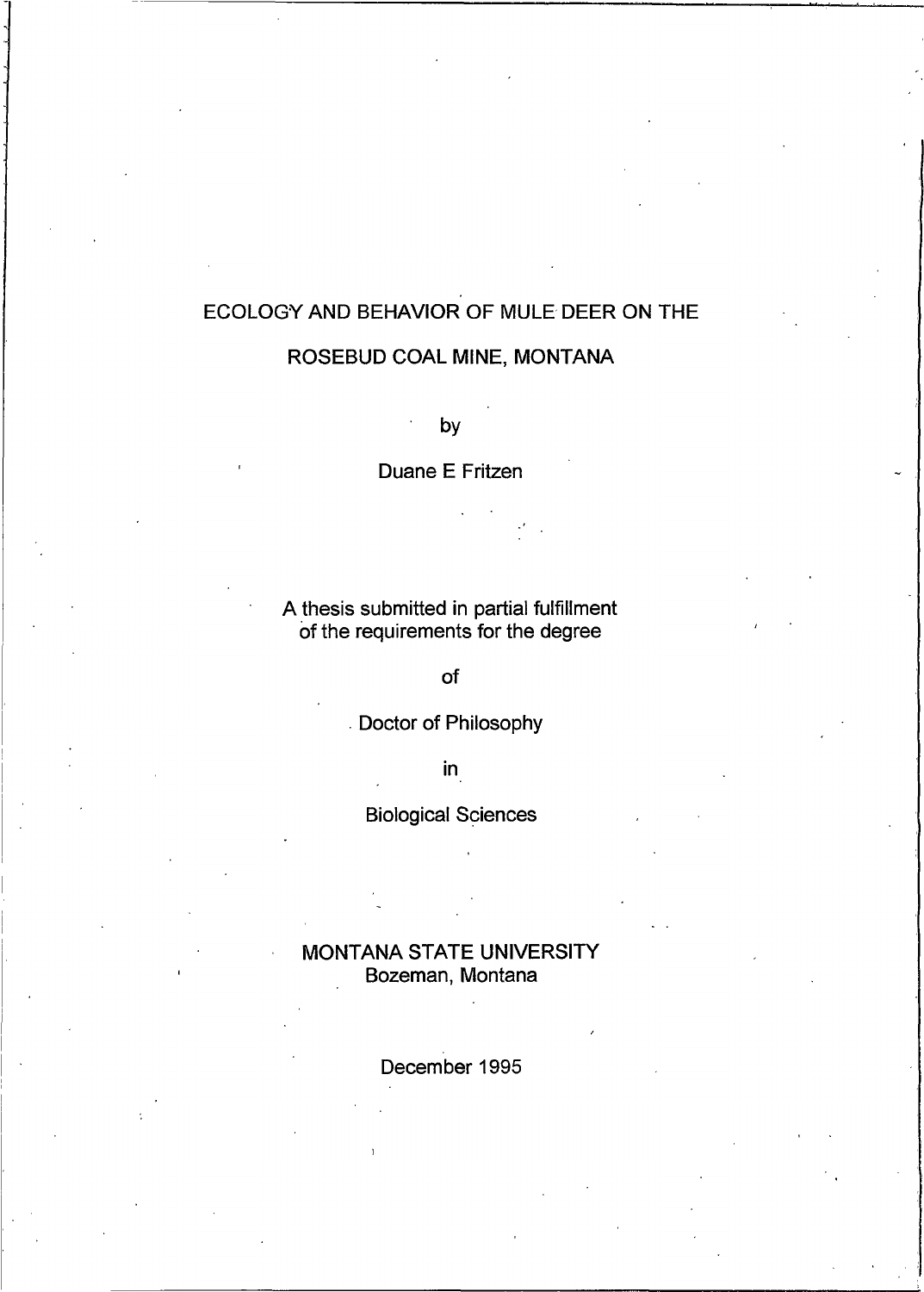D378  $F919$ 

ii

# **APPROVAL**

of a thesis submitted by

Duane E Fritzen

This thesis has been read by each member of the thesis committee and has been found to be satisfactory regarding content, English usage, format, citations, bibliographic style, and consistency, and is ready for submission to the College of Graduate Studies.

Camberthe, 1995

Inha Muchie

Approved for the Major Department

Pecember 27/95

Head, Major Department

Approved for the College of Graduate Studies

 $\frac{12}{29/19}$ 

**Graduate Dean**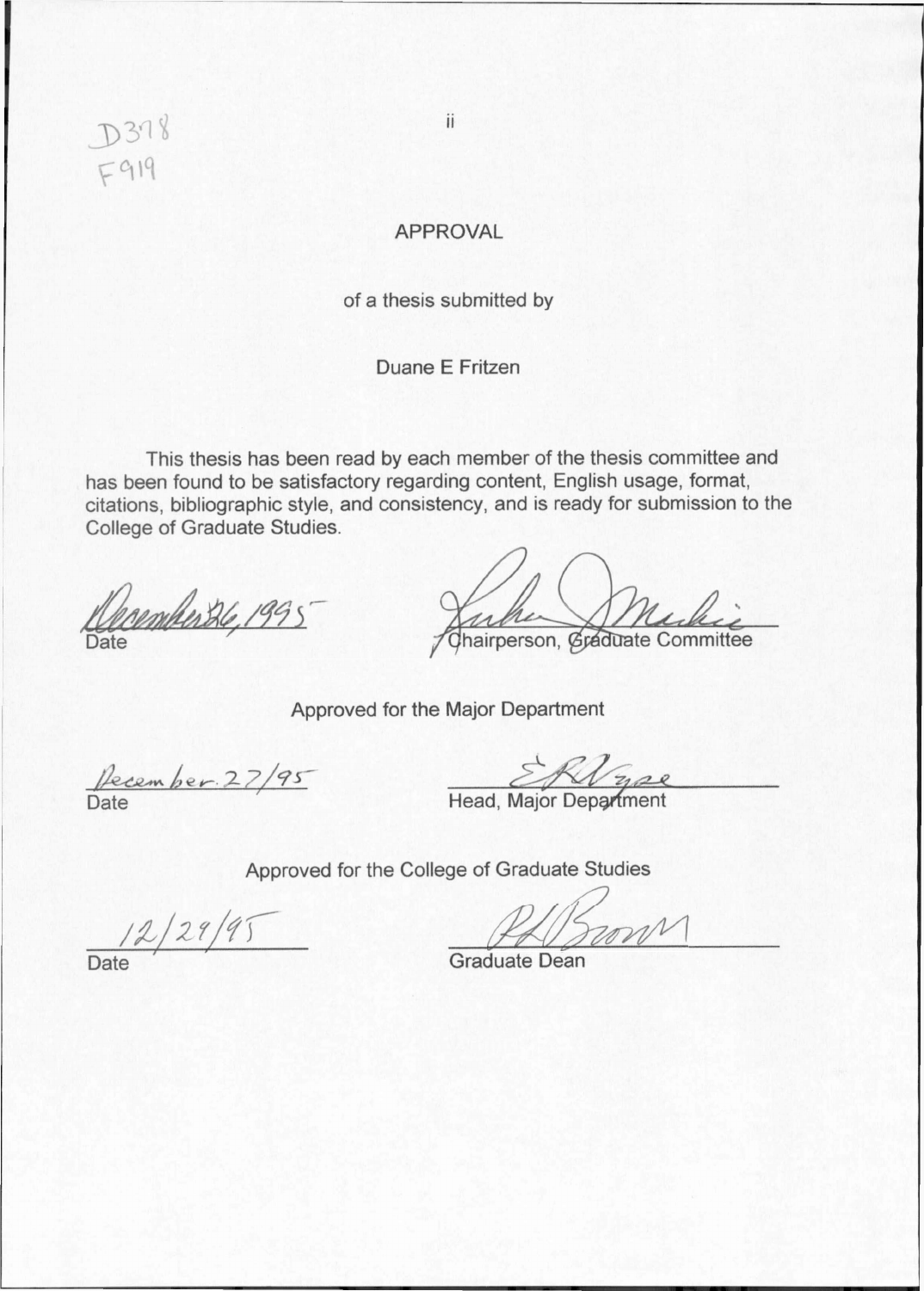# **STATEMENT OF PERMISSION TO USE**

In presenting this thesis in partial fulfillment of the requirements for a doctoral degree at Montana State University, I agree that the Library shall make it available to borrowers under rules of the Library. I further agree that copying of this thesis is allowable only for scholarly purposes, consistent with "fair use" as prescribed in the U.S. Copyright Law. Requests for extensive copying or reproduction of this thesis should be referred to University Microfilms International, 300 North Zeeb Road, Ann Arbor, Michigan 48106, to whom I have granted "the exclusive right to reproduce and distribute my dissertation for sale in and from microform or electronic format, along with the right to reproduce and distribute my abstract in any format in whole or in part."

Signature

Date Decem

iii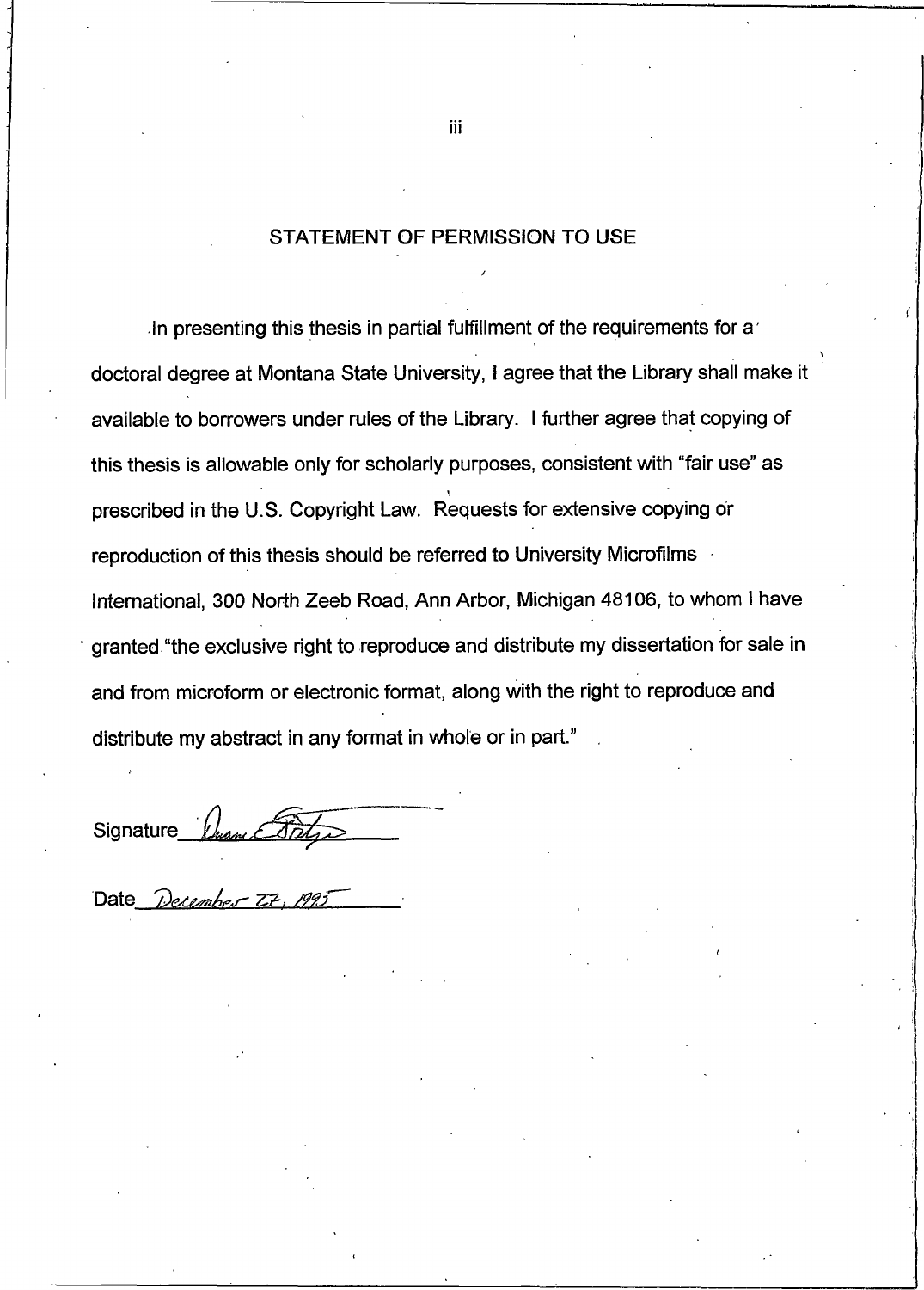# **ACKNOWLEDGMENTS**

The assistance of numerous individuals from Western Energy Co., Montana Power Co., Schwend Aviation, Montana State University, and the Montana Department of Fish, Wildlife, and Parks is gratefully acknowledged. Special thanks are extended to Richard Mackie, who provided guidance in all by aspects of the study, and Bill Schwarzkoph and Bruce Waage, who provided technical support, assistance, and valuable advice throughout the study. Thanks also go to graduate committee members Lynn Irby, Pat Munholland, Bret Olson, Bob White, and Richard Horswell for helpful comments regarding study design and data collection procedures and for reviews of this thesis. The study was funded by Western Energy Company, Colstrip, Montana.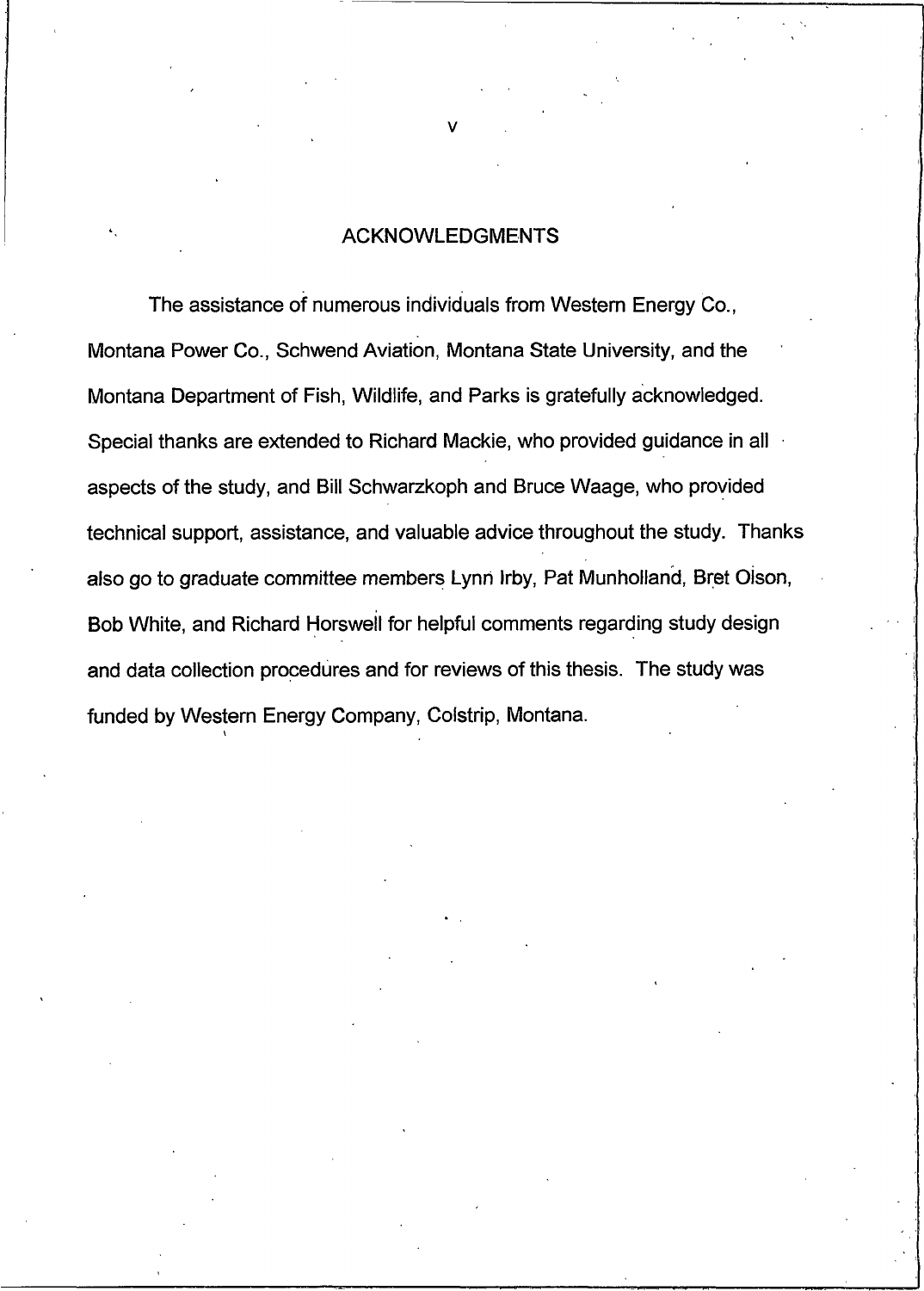### TABLE OF CONTEN

-

|                                                          | Page                                                      |  |
|----------------------------------------------------------|-----------------------------------------------------------|--|
| <b>APPROVAL.</b>                                         |                                                           |  |
| STATEMENT OF PERMISSION TO USE                           |                                                           |  |
|                                                          | <b>IV</b>                                                 |  |
| <b>ACKNOWLEDGMENTS</b>                                   |                                                           |  |
|                                                          |                                                           |  |
| <b>LIST OF TABLES</b>                                    | <b>Vili</b>                                               |  |
| <b>LIST OF FIGURES</b>                                   | xii                                                       |  |
| ABSTRACT                                                 | XVI.                                                      |  |
|                                                          |                                                           |  |
| <b>STUDY AREA.</b>                                       |                                                           |  |
| Location.<br>Soils.<br><b>Land Use</b><br><b>METHODS</b> | 12                                                        |  |
|                                                          | 12<br>12<br>13<br>14<br>16<br>17 <sup>2</sup><br>19<br>20 |  |

 $\overline{\mathsf{vi}}$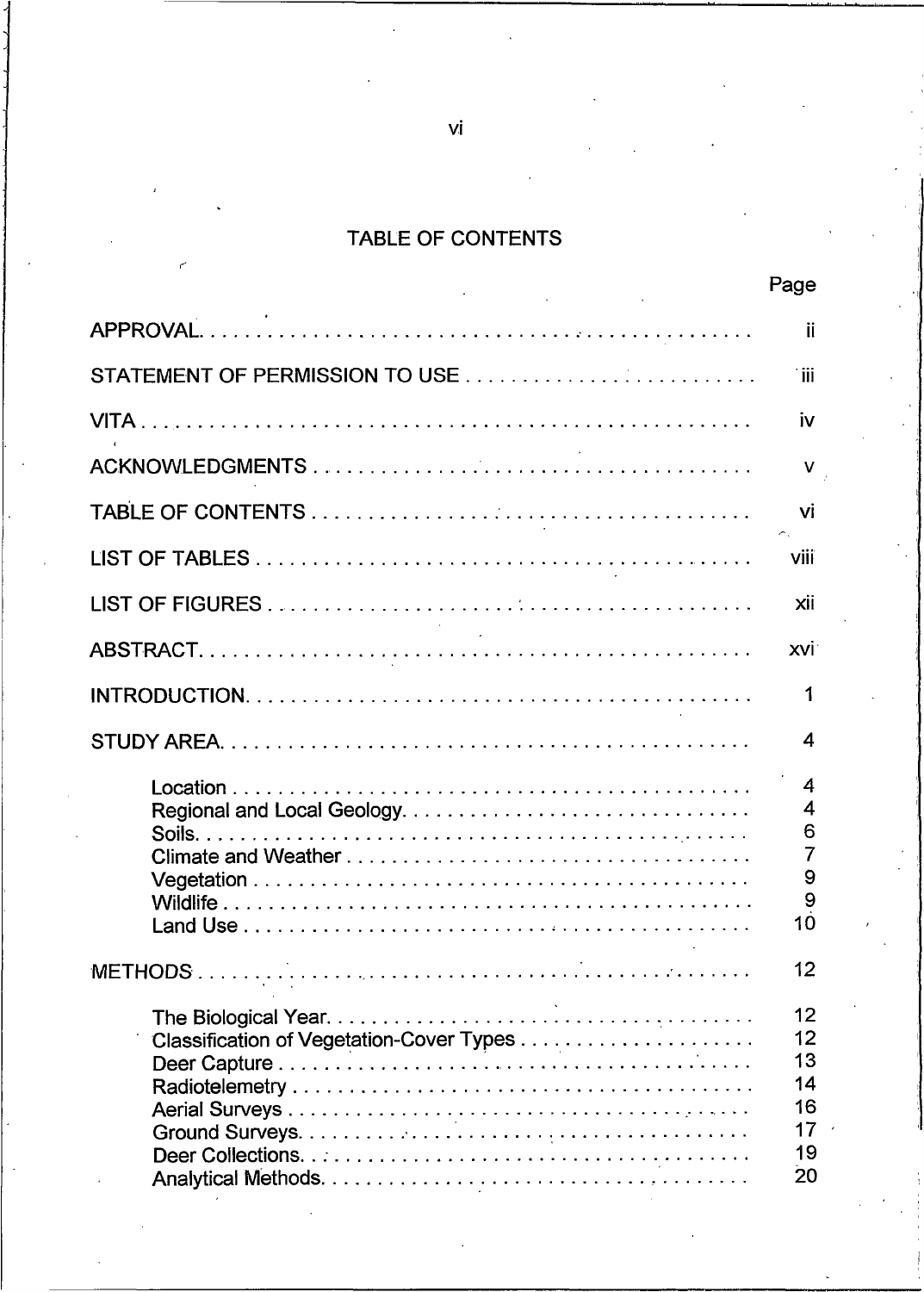# vii

#### TABLE OF CONTENTS - Continued

|                                                     | Page |
|-----------------------------------------------------|------|
|                                                     | 20   |
|                                                     | 22   |
|                                                     | 23   |
|                                                     | 23   |
|                                                     | 23   |
|                                                     | 24   |
|                                                     | 25   |
|                                                     | 25   |
|                                                     | 35   |
|                                                     | 52   |
|                                                     | 54   |
| Use of Vegetation-Cover Types by Radiocollared Deer | 59   |
|                                                     | 74   |
| <b>Food Habits</b>                                  | 79   |
|                                                     | 82   |
|                                                     | 83   |
|                                                     | 83   |
|                                                     | 87   |
|                                                     | 89   |
|                                                     | 90   |
|                                                     | 92   |
|                                                     | 92   |
|                                                     | 94   |
|                                                     |      |
|                                                     | 94   |
|                                                     | 100  |
|                                                     | 100  |
|                                                     | 103  |
|                                                     |      |
| <b>REFERENCES CITED.</b>                            | 108  |
| <b>APPENDIX.</b>                                    | 126  |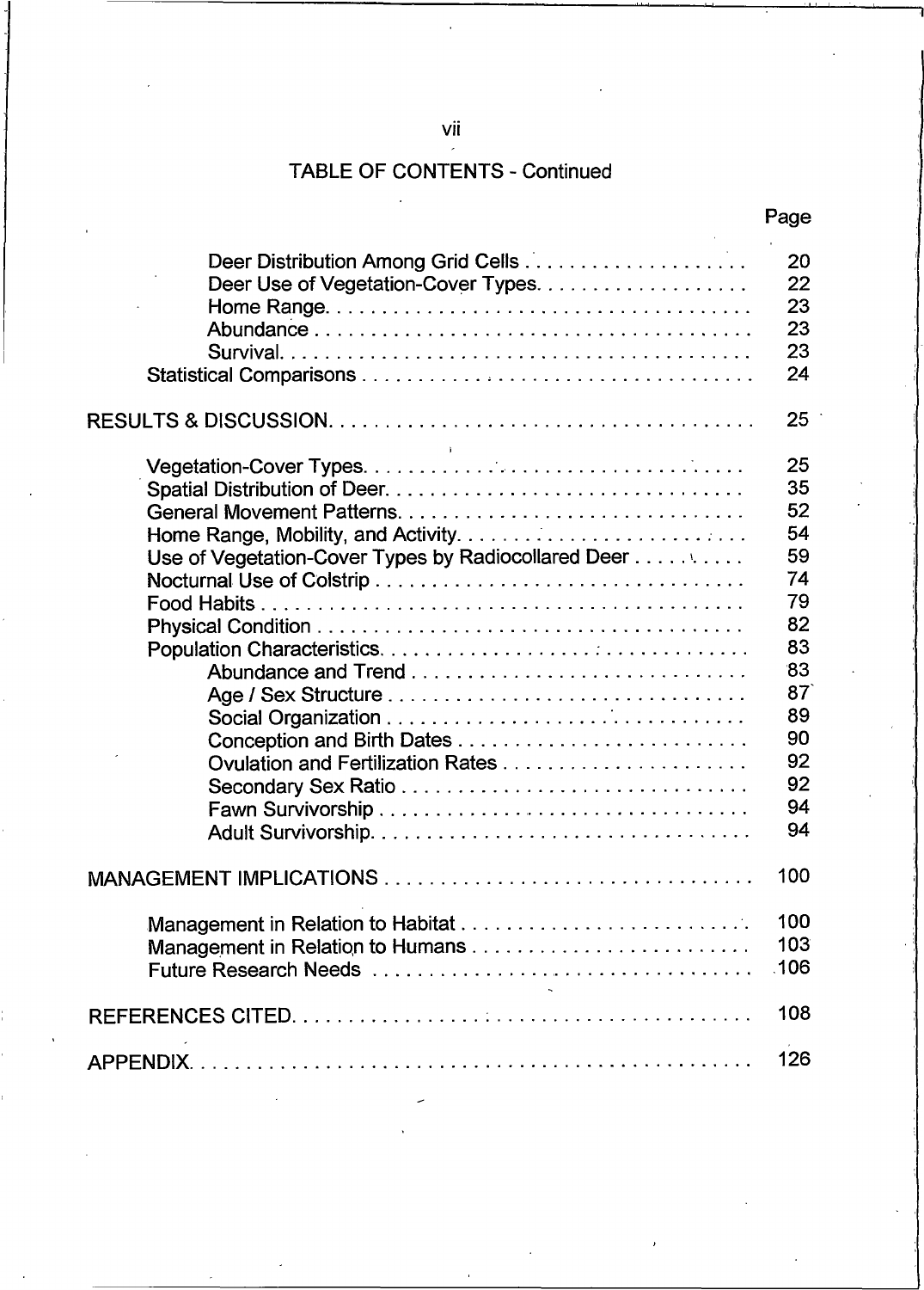### LIST OF TABLES

| Table          |                                                                                                                                                                                          | Page |  |  |  |
|----------------|------------------------------------------------------------------------------------------------------------------------------------------------------------------------------------------|------|--|--|--|
| 1.             | Frequency of occurrence $(% )$ of grasses among 100 1-m <sup>2</sup><br>circular plots in each of 8 vegetation-cover types, Rosebud                                                      | 26   |  |  |  |
| 2.             | Frequency of occurrence $(\%)$ of forbs among 100 1-m <sup>2</sup><br>circular plots in each of 8 vegetation-cover types, Rosebud                                                        | 28   |  |  |  |
| 3.             | Frequency of occurrence (%) of shrubs / trees among 100<br>100- $m2$ circular plots in each of 8 vegetation-cover types,<br>Rosebud Mine / Colstrip study area, July 1994                | 32   |  |  |  |
| 4.             | Proportional availability and use of grid cells containing<br>specific vegetation-cover types by mule deer (all age / sex<br>classes), Rosebud Mine / Colstrip, Montana, summer 1992-    | 40.  |  |  |  |
| 5.             | Proportional availability and use of grid cells containing<br>specific vegetation-cover types by adult male mule deer, Rosebud<br>Mine / Colstrip, Montana, summer 1992-winter 1993.     | 42   |  |  |  |
| 6.             | Proportional availability and use of grid cells containing<br>specific vegetation-cover types by adult female mule deer without<br>fawns, Rosebud Mine / Colstrip, Montana, summer 1992- | 45   |  |  |  |
| 7 <sub>1</sub> | Proportional availability and use of grid cells containing<br>specific vegetation-cover types by adult female mule deer with<br>fawns, Rosebud Mine / Colstrip, Montana, summer 1992-    |      |  |  |  |
| 8.             | Mean annual, seasonal, and diel home range sizes (ha)<br>for adult mule deer, Rosebud Mine / Colstrip, Montana,                                                                          | 55   |  |  |  |
| 9.             | Mean number of meters traveled per hour by adult female<br>mule deer during diel periods 1-4, Rosebud Mine / Colstrip,                                                                   | 57   |  |  |  |

viii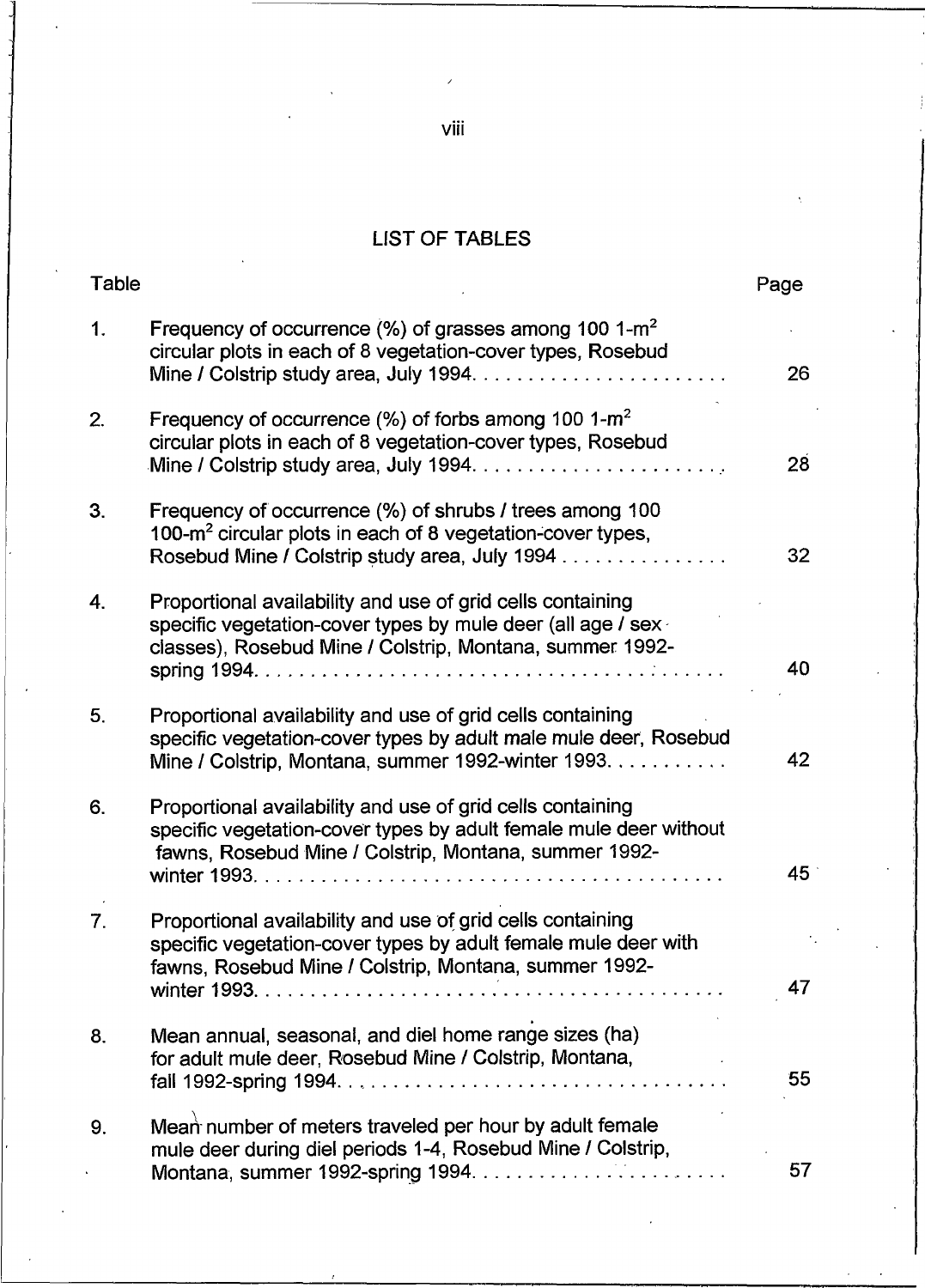| Table           |                                                                                                                                                                                                                                                                | -age            |  |
|-----------------|----------------------------------------------------------------------------------------------------------------------------------------------------------------------------------------------------------------------------------------------------------------|-----------------|--|
| 10 <sup>2</sup> | Mean percentage of radiocollared adult female mule deer active<br>during diel periods 1-4, Rosebud Mine / Colstrip, Montana,                                                                                                                                   | 58              |  |
| 11.             | Proportional occurrence of vegetation-cover types within home<br>ranges of radiocollared adult female mule deer in relation to<br>proportional availability of vegetation-cover types within the study<br>area, Rosebud Mine / Colstrip, Montana, summer 1993- | 60              |  |
| 12.             | Proportional occurrence of vegetation-cover types within home<br>ranges of radiocollared adult male mule deer in relation to<br>proportional availability of vegetation-cover types within the study<br>area, Rosebud Mine / Colstrip, Montana, summer 1993-   | 62              |  |
| 13.             | Proportional occupation of vegetation-cover types within home<br>ranges by adult female mule deer in relation to proportional<br>availability of vegetation-cover types within home ranges, Rosebud<br>Mine / Colstrip, Montana, summer 1993-spring 1994.      | 64              |  |
| 14.             | Proportional occupation of vegetation-cover types within home<br>ranges by adult male mule deer in relation to proportional<br>availability of vegetation-cover types within home ranges, Rosebud<br>Mine / Colstrip, Montana, summer 1993-spring 1994.        | 66              |  |
| 15.             | Number of radiolocations obtained from adult female mule deer<br>while occupying each of 8 vegetation-cover types during diurnal and<br>nocturnal periods, Rosebud Mine / Colstrip, summer 1993-<br>spring 1994                                                | 70              |  |
| 16.             | Number of radiolocations obtained from adult female mule deer<br>while active and inactive in each of 8 vegetation-cover types,<br>Rosebud Mine / Colstrip, summer 1993-spring 1994. .<br>.                                                                    | 72 <sup>°</sup> |  |
| 17.             | Mean Urban Deer Index (UDI) values for mule deer among<br>sections of Colstrip, Montana, July 1993-June 1994.                                                                                                                                                  | 75              |  |
| 18.             | Percentage occurrence of houses, mobile homes, and apartments<br>among sections of Colstrip, Montana, January 1994.                                                                                                                                            | 76              |  |
| 19.             | Percentage occurrence of residences containing landscape.<br>plantings, protected plantings, and deer-damaged plantings in                                                                                                                                     | 77              |  |

 $i\mathsf{x}$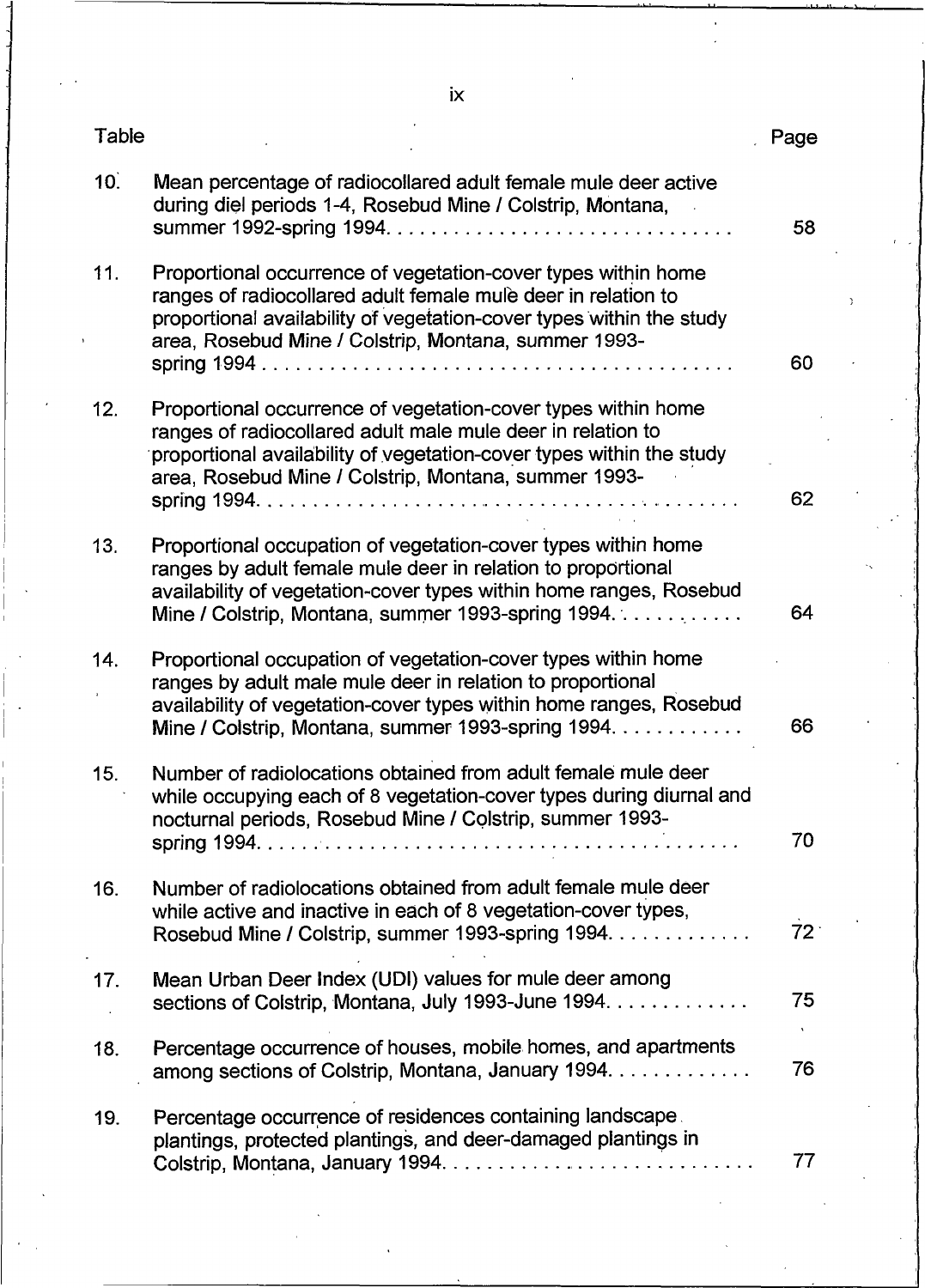| Table |                                                                                                                                                                                                                                          | Page |  |
|-------|------------------------------------------------------------------------------------------------------------------------------------------------------------------------------------------------------------------------------------------|------|--|
| 20.   | Mean percentage composition of diet items, by major forage<br>class, and frequency occurrence (%) of individual plant<br>species contained within rumens obtained from female mule<br>deer, Rosebud Mine / Colstrip, Montana, fall 1992- |      |  |
| 21.   | Means of whole and dressed weights and kidney fat index values                                                                                                                                                                           | 80   |  |
|       | for adult female mule deer, Rosebud Mine / Colstrip, Montana,                                                                                                                                                                            | 83   |  |
| 22.   | Lincoln index population estimates for mule deer, Rosebud Mine /                                                                                                                                                                         | 84   |  |
| 23.   | Mule deer population density estimates (deer $\frac{1}{2}$ km <sup>2</sup> ) and relative<br>occurrence of fawns, adult females, and adult males derived<br>from aerial surveys (full-coverage helicopter flights only),                 |      |  |
|       | Rosebud Mine / Colstrip, Montana, winter 1993-spring 1995.                                                                                                                                                                               | 88   |  |
| 24.   | Mean sizes and numbers of male, female, and mixed-sex<br>mule deer groups observed during ground surveys, Rosebud                                                                                                                        | -91  |  |
| 25.   | Monthly survival estimates and 95% confidence intervals for<br>radiocollared female and male mule deer fawns, Rosebud Mine /                                                                                                             | 95   |  |
| 26.   | Seasonal causes of death for radiocollared female and male<br>mule deer fawns, Rosebud Mine / Colstrip, Montana, June 1993-                                                                                                              | 96   |  |
| 27.   | Monthly survival estimates and 95% confidence intervals for<br>radiocollared yearling / adult female mule deer, Rosebud Mine /<br>Colstrip, Montana, June 1992-May 1995.                                                                 | 97   |  |
| 28.   | Seasonal causes of death for radiocollared yearling / adult<br>female mule deer, Rosebud Mine / Colstrip, Montana, June                                                                                                                  | 97   |  |
| 29.   | Monthly survival estimates and 95% confidence intervals for<br>radiocollared yearling / adult male mule deer, Rosebud Mine /                                                                                                             | 98   |  |

 $\mathsf{x}$ 

 $\epsilon$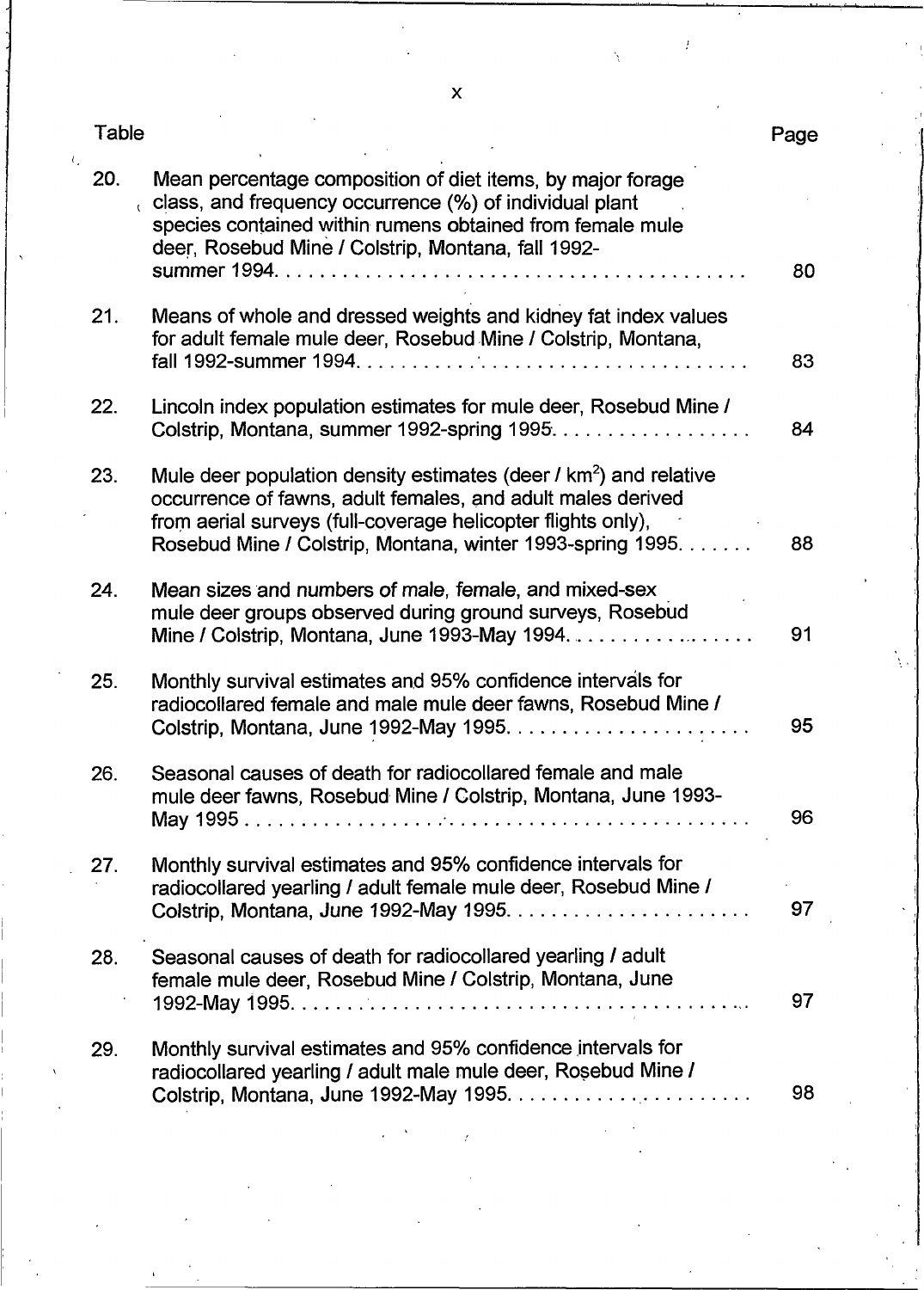| Table |                                                                                                                                                                        | Page |  |
|-------|------------------------------------------------------------------------------------------------------------------------------------------------------------------------|------|--|
| 30.   | Seasonal causes of death for radiocollared yearling / adult<br>male mule deer, Rosebud Mine / Colstrip, Montana, June 1992-                                            | 99   |  |
| 31.   | Capture / status of mule deer, Rosebud Mine / Colstrip,                                                                                                                | 127  |  |
| 32.   | Monthly survival estimates and 95% confidence intervals for<br>radiocollared female and male mule deer fawns, Rosebud Mine /                                           | 130  |  |
| 33.   | Monthly survival estimates and 95% confidence intervals for<br>radiocollared female and male mule deer fawns, Rosebud Mine /                                           | 130  |  |
| 34.   | Monthly survival estimates and 95% confidence intervals for<br>radiocollared yearling / adult female mule deer, Rosebud Mine /                                         | 131  |  |
| 35.   | Monthly survival estimates and 95% confidence intervals for<br>radiocollared yearling / adult female mule deer, Rosebud Mine /                                         | 131  |  |
| 36.   | Monthly survival estimates and 95% confidence intervals for<br>radiocollared yearling / adult female mule deer, Rosebud Mine /                                         | 132  |  |
| 37.   | Monthly survival estimates and 95% confidence intervals for<br>radiocollared yearling / adult male mule deer, Rosebud Mine /                                           | 132  |  |
| 38.   | Monthly survival estimates and 95% confidence intervals for<br>radiocollared yearling / adult male mule deer, Rosebud Mine /                                           | 133  |  |
| 39.   | Monthly survival estimates and 95% confidence intervals for<br>radiocollared yearling / adult male mule deer, Rosebud Mine /<br>Colstrip, Montana, June 1994-May 1995. | 133  |  |

!

-

 $xi$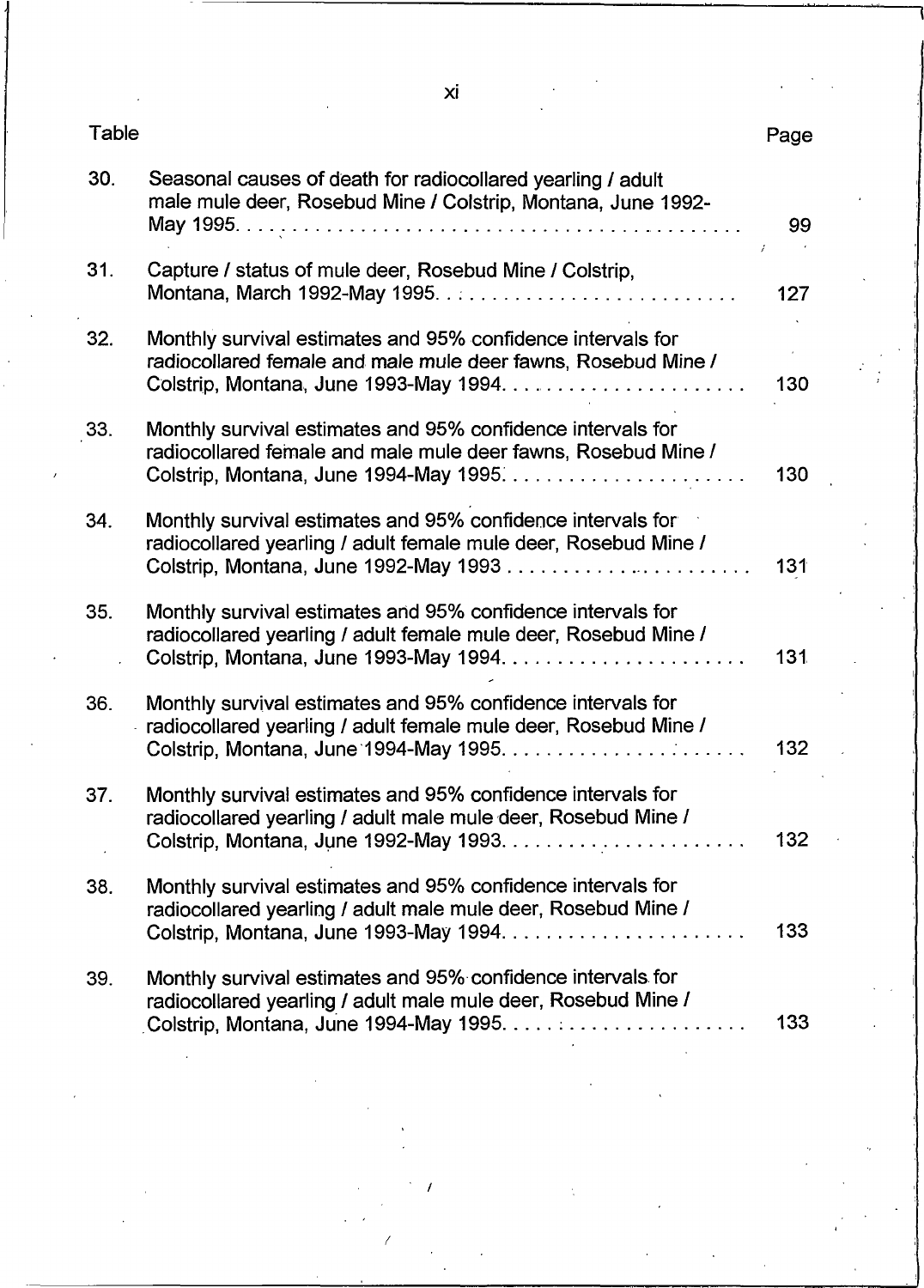### LIST OF FIGURES

| Figure         |                                                                                                                                                                                                                                                                                                                                                                                                                                                                                                                                                                                                                                   | Page            |  |
|----------------|-----------------------------------------------------------------------------------------------------------------------------------------------------------------------------------------------------------------------------------------------------------------------------------------------------------------------------------------------------------------------------------------------------------------------------------------------------------------------------------------------------------------------------------------------------------------------------------------------------------------------------------|-----------------|--|
| 1 <sub>1</sub> | The general region of study including mining areas, major<br>drainages and topographic features, and the city of Colstrip.                                                                                                                                                                                                                                                                                                                                                                                                                                                                                                        | 5               |  |
| 2.             | Monthly departures from the 30-year mean (1961-1990) with<br>respect to precipitation (cm) and temperature (C) patterns for<br>the period, June 1992-August 1994, Rosebud Mine (Colstrip<br>weather reporting station), Montana. The 30-year mean monthly<br>values, June-May, were: precipitation---June=14.5, July=3.0,<br>August=3.1, September=3.7, October=2.9, November=1.5,<br>December=1.5, January=1.7, February=1.3, March=2.0, April=4.1,<br>and May=6.7; and temperature---June=17.8, July=21.7,<br>August=20.6, September=14.1, October=8.4, November=0.6,<br>December=-5.4, January=-6.8, February=-3.3, March=1.2, | 8               |  |
| 3.             | Ground survey route through the Rosebud Mine, Montana.                                                                                                                                                                                                                                                                                                                                                                                                                                                                                                                                                                            | 18 <sup>°</sup> |  |
| 4.             | Sections A, B, C, D, and E of Colstrip in relation to Rosebud Mine                                                                                                                                                                                                                                                                                                                                                                                                                                                                                                                                                                | 18              |  |
| 5.             | Distribution of mule deer groups on the Rosebud Mine / Colstrip<br>aerial survey area based on 8 fixed-wing aerial surveys (n=2 /                                                                                                                                                                                                                                                                                                                                                                                                                                                                                                 | 36              |  |
| 6.             | Summer distribution of mule deer groups on the Rosebud Mine /<br>Colstrip aerial survey area based on 2 fixed-wing aerial surveys                                                                                                                                                                                                                                                                                                                                                                                                                                                                                                 | 37              |  |
| 7.             | Winter distribution of mule deer groups on the Rosebud Mine /<br>Colstrip aerial survey area based on 2 fixed-wing aerial surveys<br>conducted during December 1992 and February 1993                                                                                                                                                                                                                                                                                                                                                                                                                                             | 37              |  |
| 8.             | Fall distribution of mule deer groups on the Rosebud Mine / Colstrip<br>aerial survey area based on 2 fixed-wing aerial surveys conducted                                                                                                                                                                                                                                                                                                                                                                                                                                                                                         | 38              |  |

xii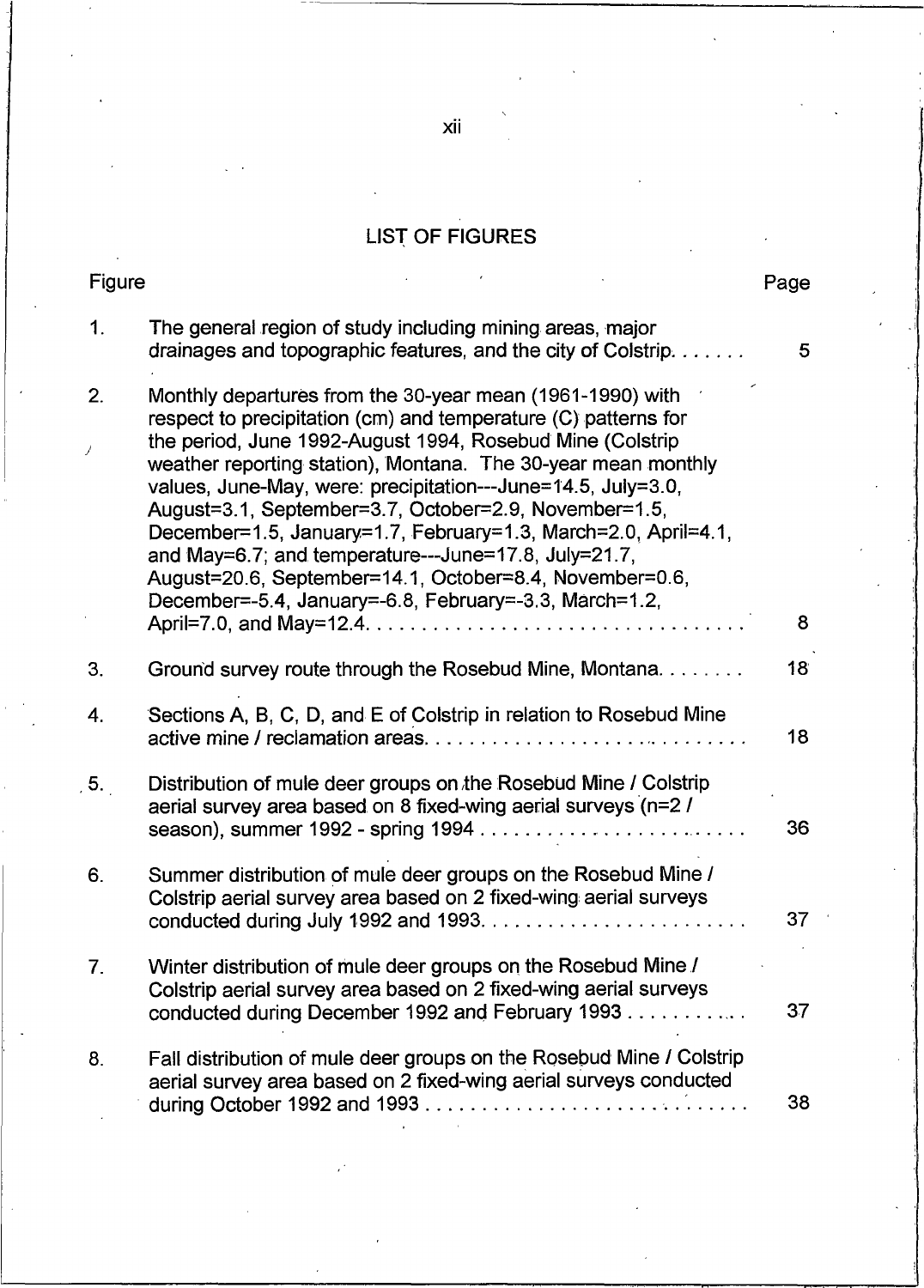$xiii<sup>2</sup>$ .

| Figure |                                                                                                                                                                                                                                                                                                                                                                                 | Page |
|--------|---------------------------------------------------------------------------------------------------------------------------------------------------------------------------------------------------------------------------------------------------------------------------------------------------------------------------------------------------------------------------------|------|
| 9.     | Spring distribution of mule deer groups on the Rosebud Mine /<br>Colstrip aerial survey area based on 2 fixed-wing aerial surveys<br>conducted during March 1993 and May 1994                                                                                                                                                                                                   | 38   |
| 10.    | Mean number of mule deer observed per hour during aerial<br>surveys of the Rosebud Mine permit area, 1974-1994. Means<br>from 1974-1982 were derived from monthly surveys (n=12) flying<br>1-mile transects. Means from 1983-1985 were derived from<br>seasonal, full-coverage surveys (n=4). Means from 1986-<br>1994 were derived from seasonal surveys (n=4) flying 0.5-mile | 86   |
| 11.    | Age-specific numbers of female and male mule deer obtained<br>from hunter harvest, deer-vehicle collision, and special collection,<br>Rosebud Mine / Colstrip, Montana, September 1992-June 1994.                                                                                                                                                                               | 89   |
| 12.    | Monthly rates of survival for adult female and male mule deer,<br>Rosebud Mine / Colstrip, Montana, June 1992-May 1995                                                                                                                                                                                                                                                          | 99   |
| 13.    | Distribution of mule deer groups on the Rosebud Mine permit area<br>based on fixed-wing aerial surveys, summer and winter 1974                                                                                                                                                                                                                                                  | 134  |
| 14.    | Distribution of mule deer groups on the Rosebud Mine permit area<br>based on fixed-wing aerial surveys, summer, fall, and winter 1975,                                                                                                                                                                                                                                          | 134  |
| 15.    | Distribution of mule deer groups on the Rosebud Mine permit area<br>based on fixed-wing aerial surveys, summer, fall, and winter 1976,                                                                                                                                                                                                                                          | 135  |
| 16.    | Distribution of mule deer groups on the Rosebud Mine permit area<br>based on fixed-wing aerial surveys, summer, fall, and winter 1977,                                                                                                                                                                                                                                          | 135  |
| 17.    | Distribution of mule deer groups on the Rosebud Mine permit area<br>based on fixed-wing aerial surveys, summer, fall, and winter 1978,                                                                                                                                                                                                                                          | 136  |
| 18.    | Distribution of mule deer groups on the Rosebud Mine permit area<br>based on fixed-wing aerial surveys, summer, fall, and winter 1979,                                                                                                                                                                                                                                          | 136  |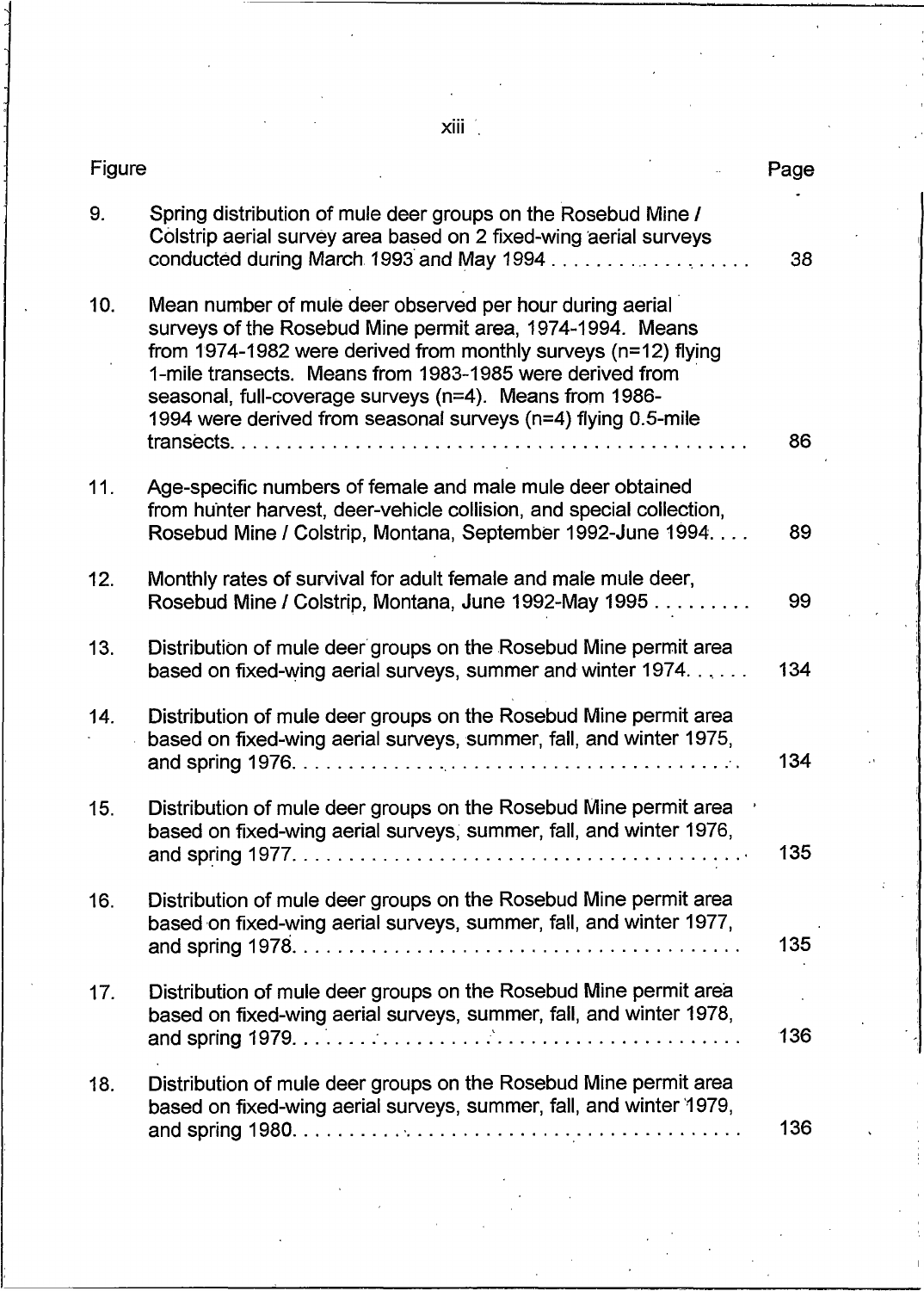**xiv** 

| <b>Figure</b> |                                                                                                                                                                                                                                                         | Page |  |
|---------------|---------------------------------------------------------------------------------------------------------------------------------------------------------------------------------------------------------------------------------------------------------|------|--|
| 19.           | Distribution of mule deer groups on the Rosebud Mine permit area<br>based on fixed-wing aerial surveys, summer, fall, and winter 1980,                                                                                                                  | 137  |  |
| 20.           | Distribution of mule deer groups on the Rosebud Mine permit area<br>based on fixed-wing aerial surveys, summer, fall, and winter 1981,                                                                                                                  | 137  |  |
| 21.           | Distribution of mule deer groups on the Rosebud Mine permit area<br>based on fixed-wing aerial surveys, summer, fall, and winter 1982,                                                                                                                  | 138  |  |
| 22.           | Distribution of mule deer groups on the Rosebud Mine permit area<br>based on fixed-wing aerial surveys, summer, fall, and winter 1983,                                                                                                                  | 138  |  |
| 23.           | Distribution of mule deer groups on the Rosebud Mine permit area<br>based on fixed-wing aerial surveys, summer, fall, and winter 1984,                                                                                                                  | 139  |  |
| 24.           | Distribution of mule deer groups on the Rosebud Mine permit area<br>based on fixed-wing aerial surveys, summer, fall, and winter 1985,                                                                                                                  | 139  |  |
| 25.           | Distribution of mule deer groups on the Rosebud Mine permit area<br>based on fixed-wing aerial surveys, summer, fall, and winter 1986,<br>and spring $1987. \ldots \ldots \ldots \ldots \ldots \ldots \ldots \ldots \ldots \ldots \ldots \ldots \ldots$ | 140  |  |
| 26.           | Distribution of mule deer groups on the Rosebud Mine permit area<br>based on fixed-wing aerial surveys, summer, fall, and winter 1987,                                                                                                                  |      |  |
| 27.           | Distribution of mule deer groups on the Rosebud Mine permit area<br>based on fixed-wing aerial surveys, summer, fall, and winter 1988,                                                                                                                  | 141  |  |
| 28.<br>x      | Distribution of mule deer groups on the Rosebud Mine permit area<br>based on fixed-wing aerial surveys, summer, fall, and winter 1989,                                                                                                                  | 141  |  |
| 29.           | Distribution of mule deer groups on the Rosebud Mine permit area<br>based on fixed-wing aerial surveys, summer, fall, and winter 1990,                                                                                                                  | 142  |  |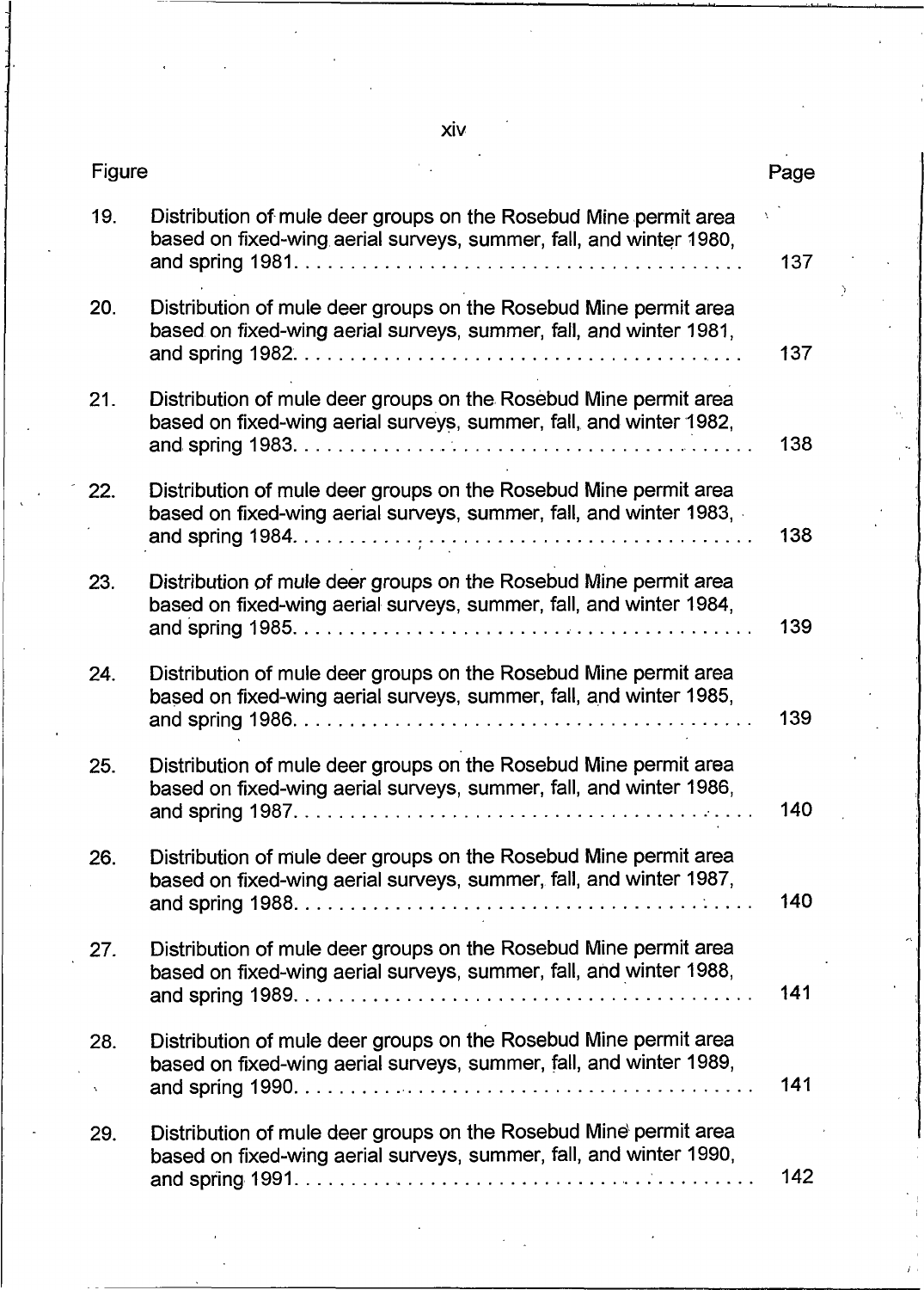| Figure |                                                                                                                                        | Page |  |
|--------|----------------------------------------------------------------------------------------------------------------------------------------|------|--|
| 30.    | Distribution of mule deer groups on the Rosebud Mine permit area<br>based on fixed-wing aerial surveys, summer, fall, and winter 1991, | 142  |  |
| 31.    | Distribution of mule deer groups on the Rosebud Mine permit area<br>based on fixed-wing aerial surveys, summer, fall, and winter 1992, |      |  |
| 32.    | Distribution of mule deer groups on the Rosebud Mine permit area<br>based on fixed-wing aerial surveys, summer, fall, and winter 1993, |      |  |

XV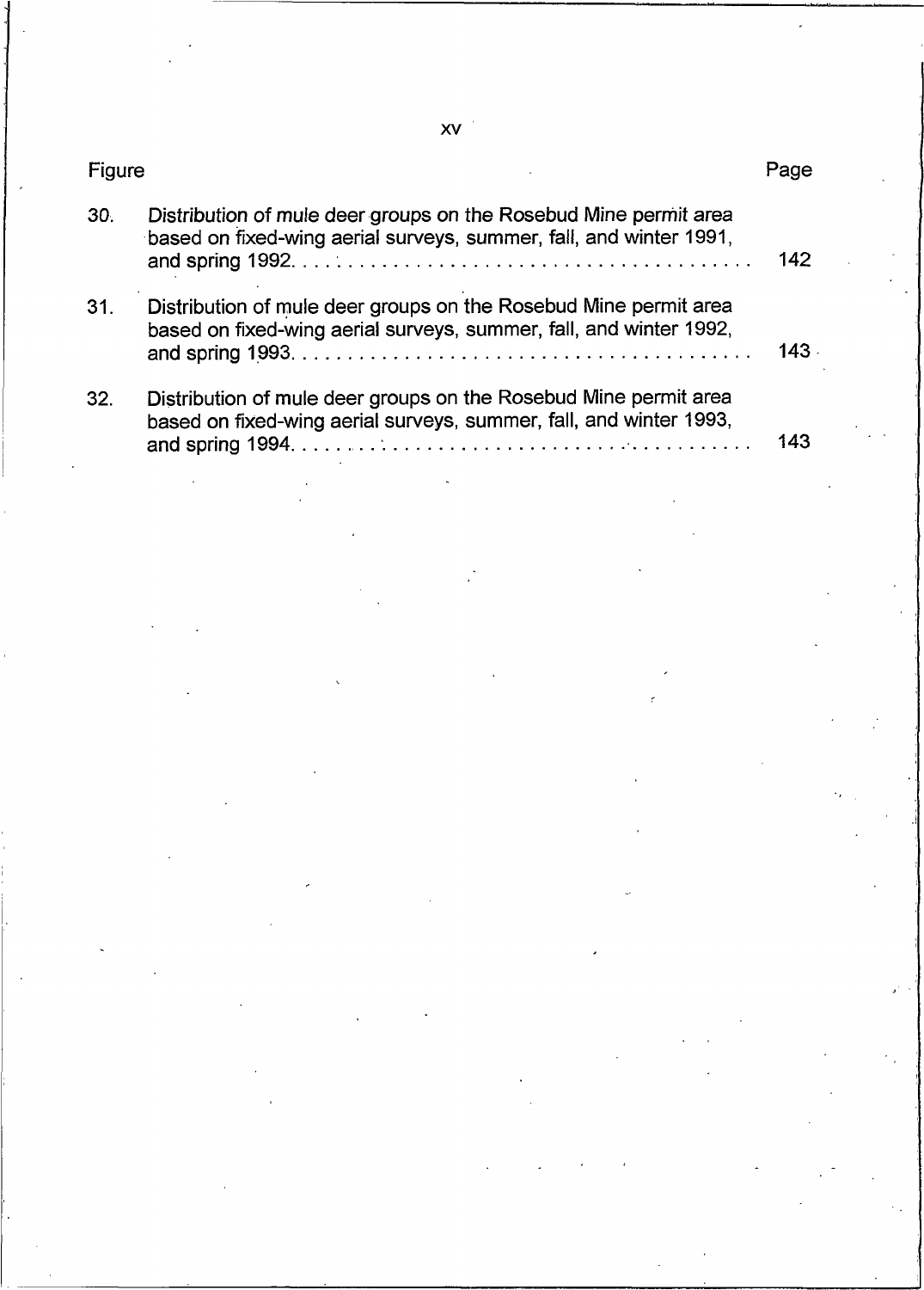### **ABSTRACT**

Mule deer (Odocoileus hemionus) inhabiting the Rosebud Coal Mine near Colstrip. Montana were studied 1992-1995. Aerial surveys were used to assess distribution and abundance of deer. Radiotelemetry provided information regarding deer movement, activity, use of vegetation-cover types, and survivorship. Biological materials obtained from collected deer provided information regarding food habits, physical condition, and productivity.

Based on aerial surveys, male and nonproductive female groups exhibited similar distributions different from that of productive female groups. Deer population density, approximately 7.5 deer / km<sup>2</sup> during this study, increased 1974-1994, while deer distribution shifted from outlying portions of the study area to core reclamation sites.

Fifty of 55 radiocollared deer monitored during this study were yearlong residents of the study area. Mean home range size of males exceeded that of females annually and during all seasons. Diel mobility and activity of females during summer, fall, and spring exceeded that during winter. Mobility and activity were greatest during nocturnal, afternoon, and diurnal hours during summer, winter / fall, and spring, respectively. Deer preferred pine savannah, riparian, and reclamation vegetation-cover types and avoided mixed shrub and disturbance types. Annual survivorship of radiocollared fawns, adult females, and adult males averaged 43.1, 90.0, and 57.7%, respectively. Leading causes of death for fawns and adult females were covote predation (58.6%) and vehicle collision (17.2%). Hunter harvest accounted for 87.5% of all adult male deaths.

Examination of collected deer indicated forbs comprised 88.2; 50.5, and 55.9% of diets during summer, fall, and spring, respectively. Browse predominated during winter, forming 79.4% of diets. Physical condition of deer was greatest during fall and least during spring. Female ovulation and fertilization rates were high, averaging 1.68 ova / female and 100.0%, respectively.

Although deer abundance increased since 1974, population characteristics during this study suggested a relatively high-density but stable population. Deer movements suggested the study area provided high-quality habitats capable of supporting deer on yearlong home ranges. Post-mining reclamation was used extensively and consistently by deer. Collectively, these findings suggest that surface mining on the study area benefitted deer, at least in the short term, providing increased diversity of habitats resulting in increased abundance of deer.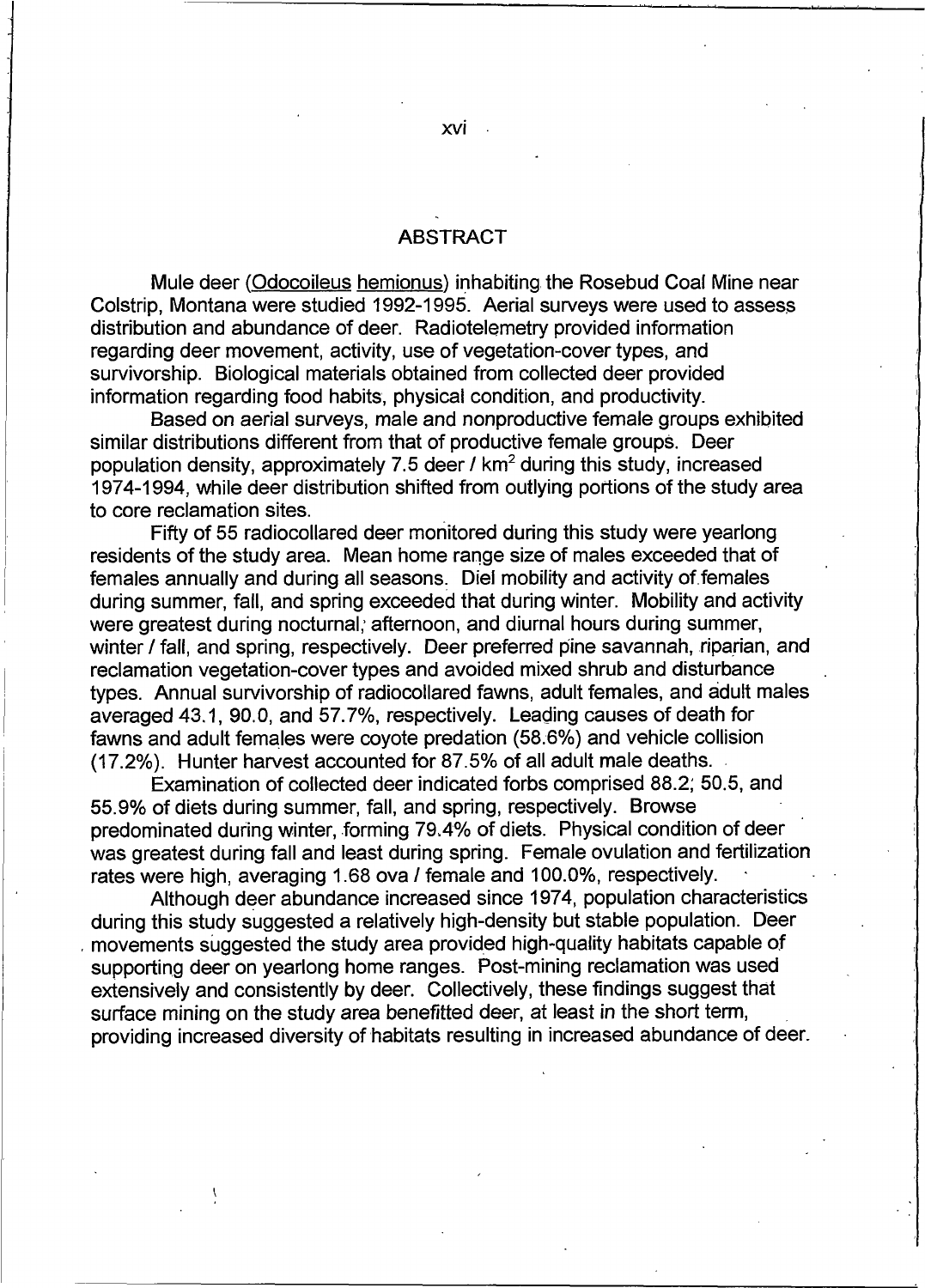**INTRODUCTION** 

Mule deer (Odocoileus hemionus) are widely distributed and extensively studied in western North America. Investigations have been conducted in a wide variety of natural environments including mountain-foothill (Robinette 1966, Ihsle Pac et al. 1988, Pac et al. 1991), prairie (Dusek 1975, Severson and Carter 1978, Swenson et al. 1983, Wood 1986, Jackson 1990), breaks and badlands (Mackie 1970, Komberec 1976, Dood 1978, Riley 1982, Kraft 1987, Hamlin and Mackie 1989, Jensen 1992), and chaparral and desert (Linsdale and Tomich 1953, Kucera 1978, Bowyer 1984, Ordway and Krausman 1986) environments. Studies also have been conducted in human-disturbed environments including agricultural (Egan 1957, Ball 1987, O'Connor 1987), industrial (Eberhardt et al. 1984, Clark and Medcraft 1986, Medcraft and Clark 1986) and urban (Mackie and Pac 1980, Happe 1983, Vogel 1983, de Vos et al. 1984, Bellantoni et al. 1993) environments. However, studies of mule deer occupying a complex of undisturbed and highly disturbed environments generally are lacking.

The human population is expected to increase by 19.4% (3,709,000 individuals) in the Intermountain West region of the United States between 1995 and 2010 (Bureau of the Census 1994). As human population increases, development and alteration of natural habitats will continue such that mule deer may be increasingly impacted (Reed 1981). Mule deer populations already have decreased or been eliminated over portions of the species original distribution, due primarily to recent human influences (Geist 1990). Accordingly,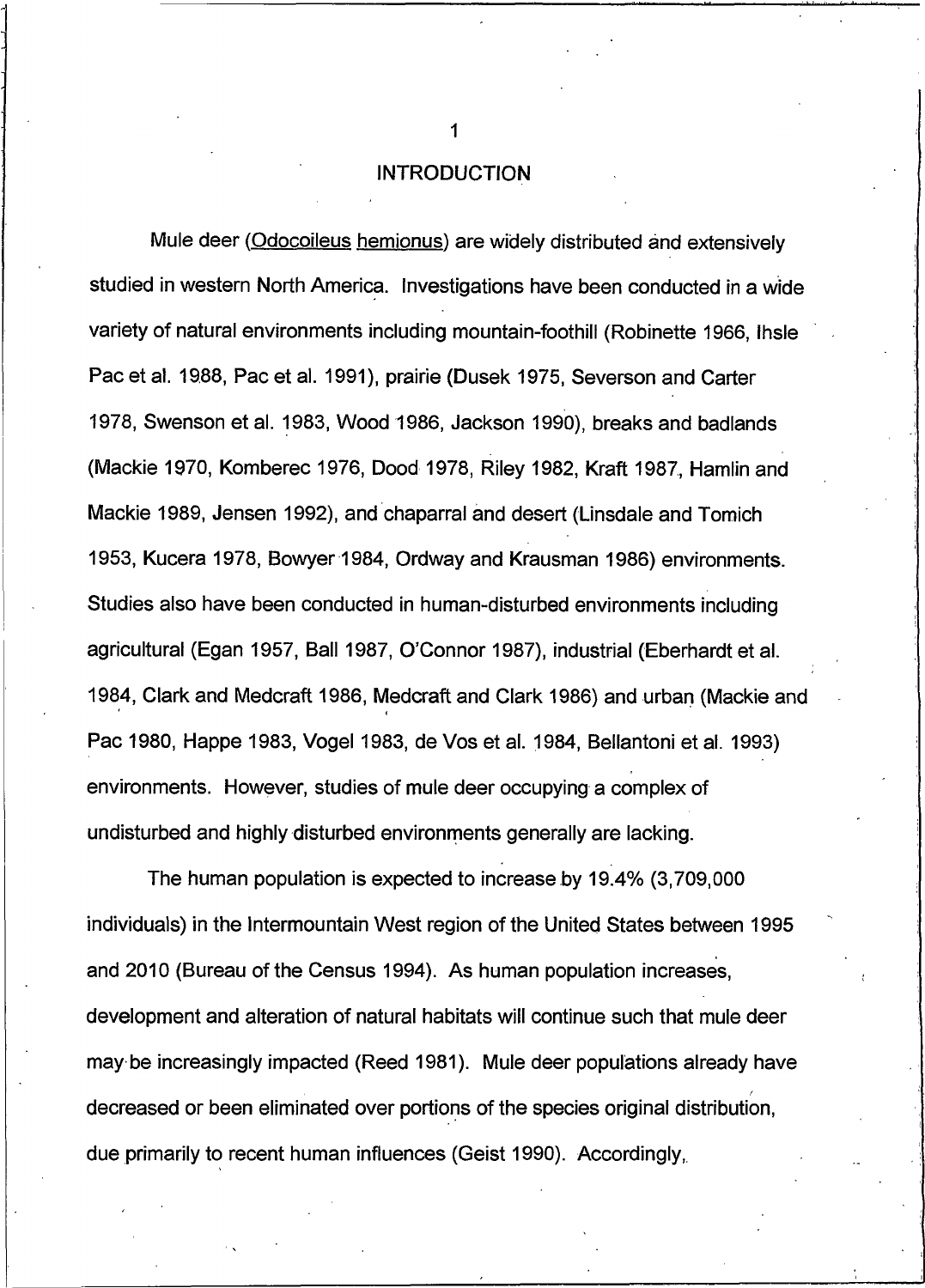understanding the ecology of mule deer inhabiting human-disturbed environments is necessary if populations are to be maintained in the future.

The Rosebud Mine and town of Colstrip in southeastern Montana collectively comprise an environment in which undisturbed native vegetation and intensively disturbed agricultural, industrial, urban, and postmining reclamation sites are intermixed. Further, undisturbed and disturbed sites are highly fragmented. The area is inhabited by a sizable population of Rocky Mountain. mule deer  $(Q, h, h, h, h)$  many members of which have access to the entire range of sites along the disturbance continuum. Thus, the area represents a unique environment in which to examine mule deer population-habitat relationships in the presence of variable human disturbance.

This study was initiated in July 1991 by Western Energy Company (WECO), the owner and operator of the Rosebud Mine, in response to concerns about mule deer encroachment upon industrial and residential sites on the Rosebud Mine and in the town of Colstrip, respectively. The increased presence of mule deer in these areas resulted in a greater incidence of deer-human interactions, many of which, including deer-vehicle collisions, deer damage to gardens and ornamental shrubbery, and direct physical contact between deer and humans, were detrimental to either humans or their property. The goal of the study was to define habitat / mule deer population relationships in this variable environment. Specific objectives were to (1) evaluate characteristics of disturbed and undisturbed habitats available to mule deer on the area, (2) define physical, reproductive, survival, and behavioral characteristics of mule deer occupying the

 $\overline{2}$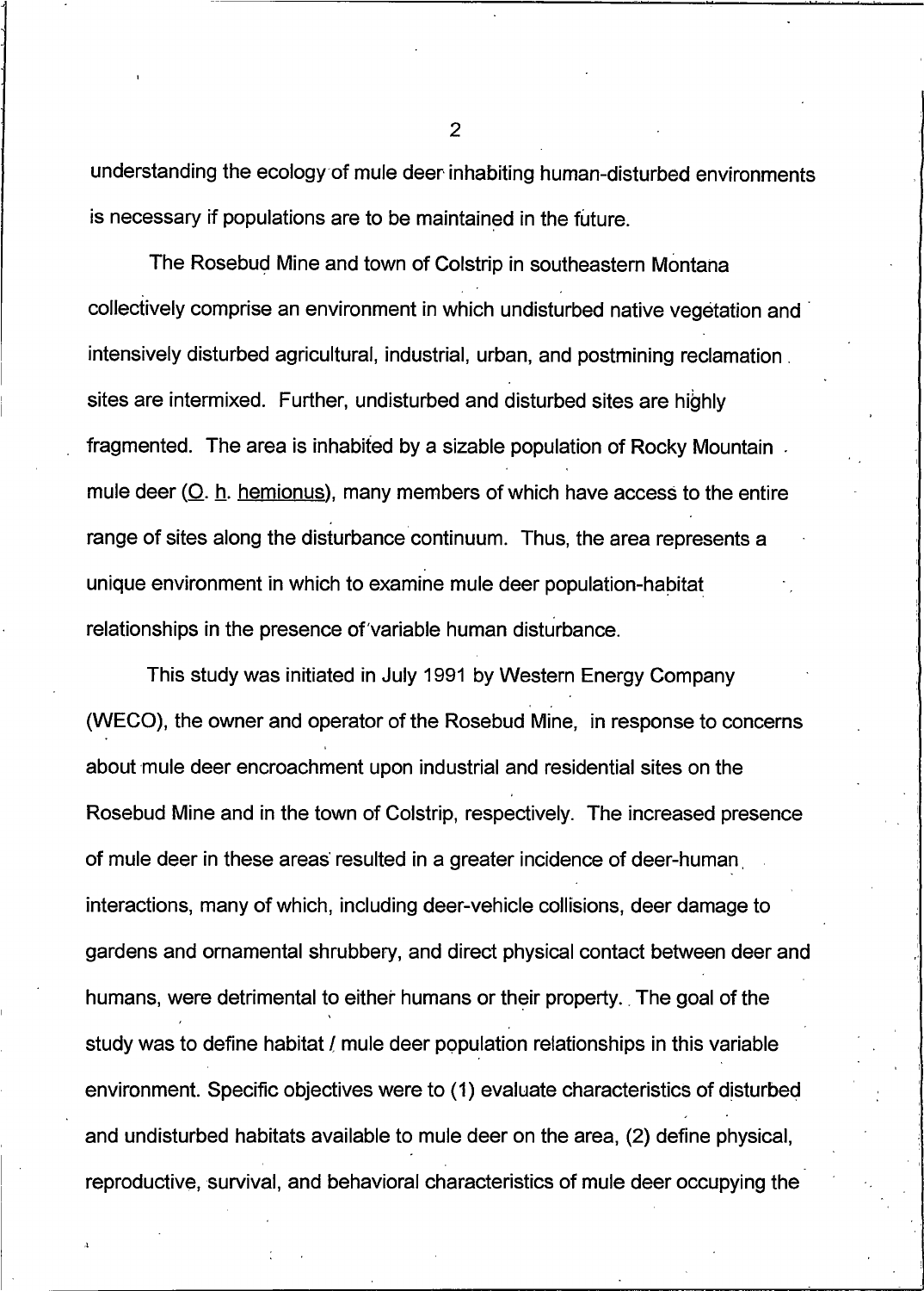area, and (3) assess mule deer distribution among and use of disturbed and undisturbed vegetation-cover types on the area. Understanding populationhabitat relationships is necessary if WECO is to achieve its long-term management goals of (1) maintaining the mule deer population on the Rosebud Mine, while (2) minimizing the occurrence of negative deer-human interactions in Colstrip.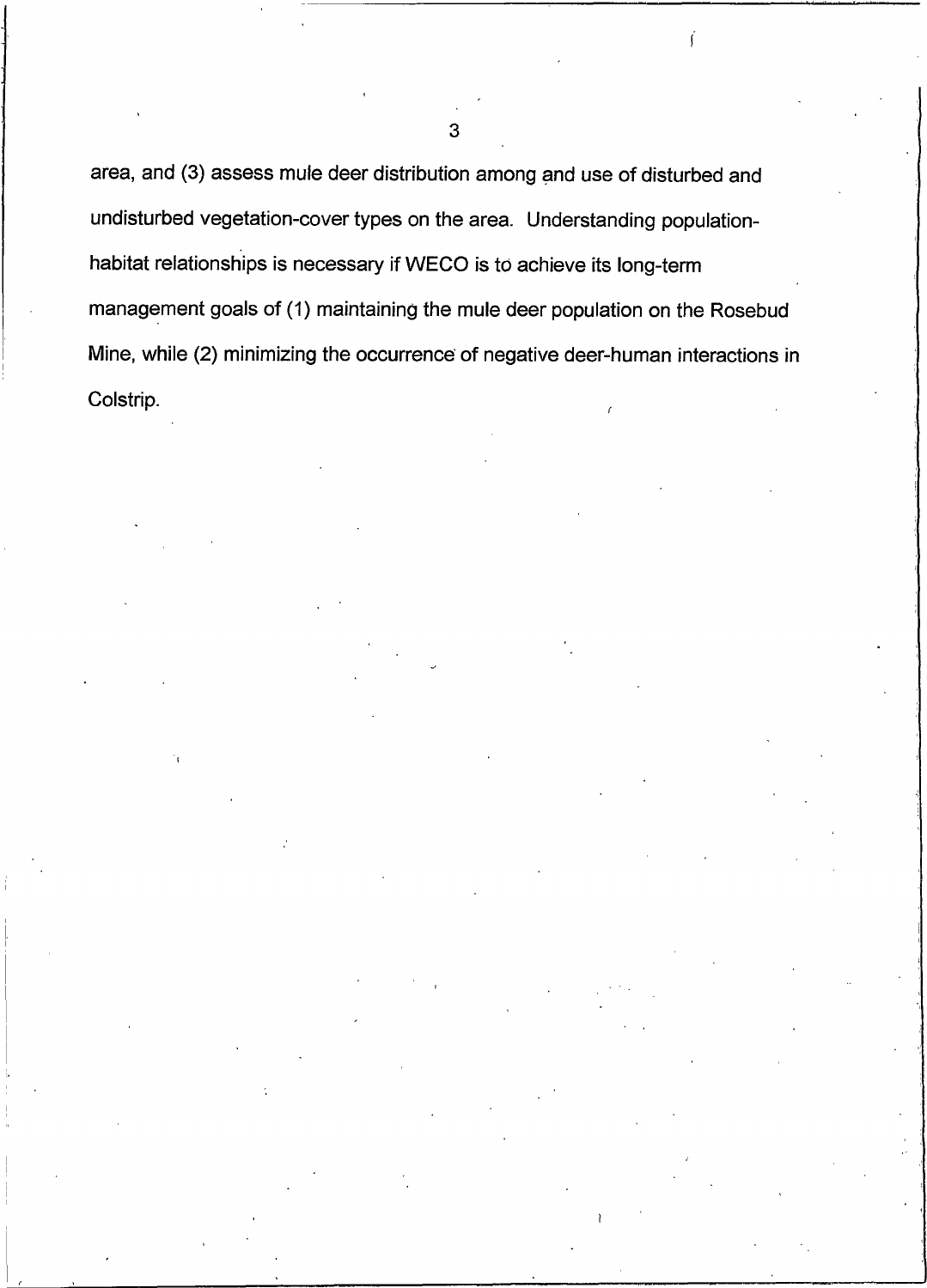#### **STUDY AREA**

### Location

The study was conducted primarily in the vicinity of the Rosebud Mine and nearby town of Colstrip, in southeastern Montana. Observations, however, extended south to the Big Sky Mine and west to the Sarpy Creek Mine in Bighorn County, yielding an overall study area of approximately 300  $km^2$  (Figure 1). The study area as defined specifically for analytical purposes was that area (130.2) km<sup>2</sup>) containing all relocations of radiocollared deer residing yearlong on or about the Rosebud Mine. The Rosebud Mine lies at  $45^{\circ}$  51' north latitude and 106 $^{\circ}$  37' west longitude and surrounds the town of Colstrip. The East Fork of Armell's Creek is the major drainage within the study area. It courses through the study area along a predominantly east-west axis before turning north and eventually emptying into the Yellowstone River, roughly 50 km north of Colstrip. Major topographic features of the area include the Little Wolf Mountains and the Greenleaf Ridge which separate the Rosebud Mine from the Sarpy Creek and Big Sky Mines, respectively.

### Regional and Local Geology

The study area was located in the northern portion of the Powder River Basin in the Northern Great Plains physiographic province (Plantenberg 1983). Geologic history of the region since the Precambrian includes periods of deposition, deformation, and erosion. Deposition occurred during the Paleozoic